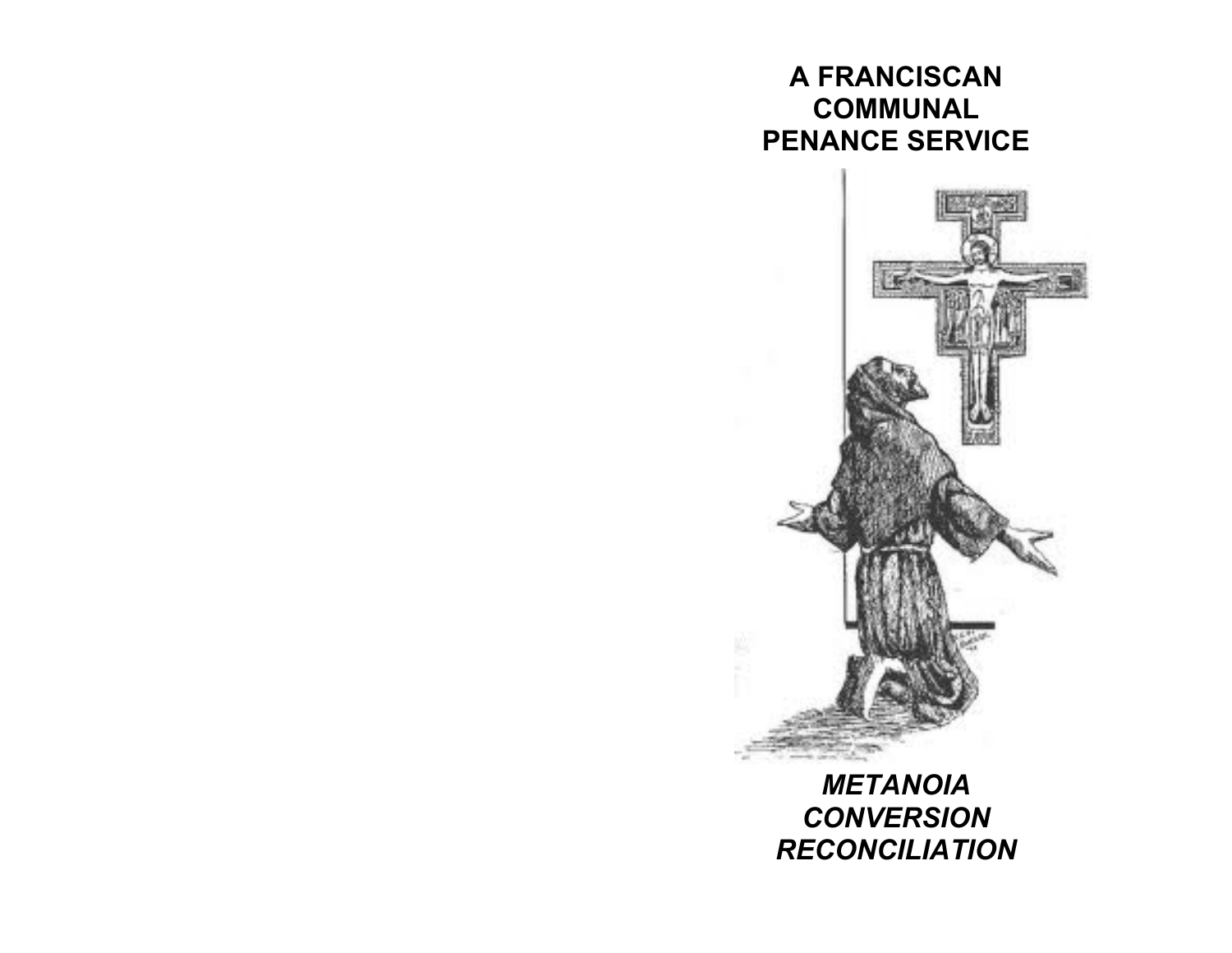### **PENITENTIAL SERVICE**

### **OPENING HYMN**

Most High And Glorious God, Bring Light To The Darkness Of My Heart! Give Me Right Faith, Certain Hope, And Perfect Charity. Lord, Give Me Insight And Wisdom So I Might Always Discern Your Holy And True Will.

### **SIGN OF THE CROSS AND GREETING**

**Presider:** In the name of the Father **+** and of the Son and of the Holy Spirit.

### **All: Amen.**

**Presider:** Grace, mercy, and peace be with you from God the Father and Christ Jesus our Savior.

### **All: And with your spirit.**

**Presider:** My brothers and sisters, God calls us to conversion; let us therefore ask Him for the grace of sincere repentance.

### *(Pause for a moment of silent prayer)*

**Presider:** Graciously hear the prayers of those who call upon you, we ask, O Lord, and forgive the sins of those who confess to you, granting us in your kindness both pardon and peace. Through our Lord Jesus Christ, your Son, who lives and reigns with you in the unity of the Holy Spirit, one God, for ever and ever.

#### **All: Amen.**

*(Please be seated)*



**2**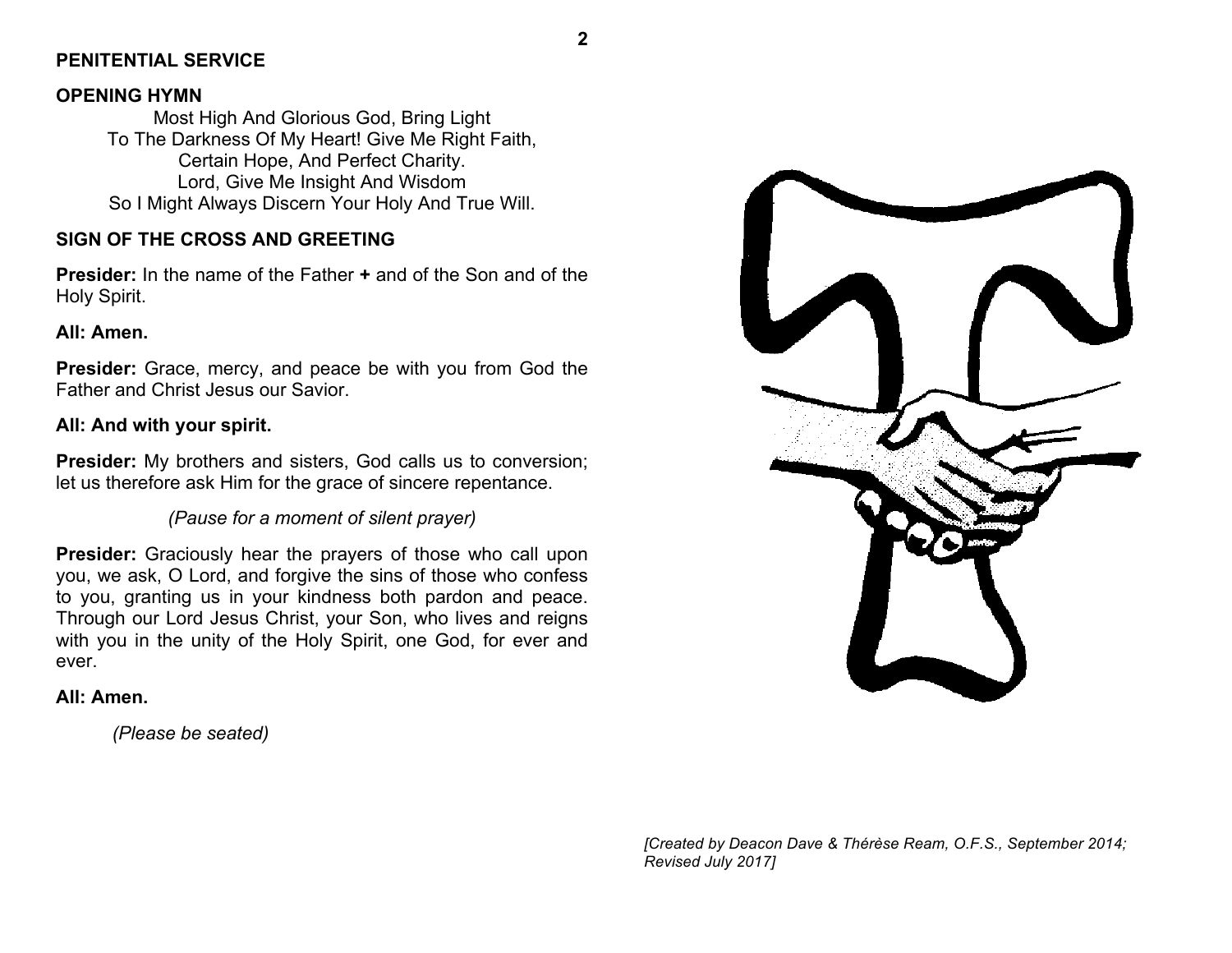### **BLESSING 10**

**Presider:** The Lord be with you.

### **All: And with your spirit.**

**Deacon:** Bow down for the blessing.

**Presider:** The Lord bless you and keep you! The Lord let his face shine upon you, and be gracious to you! The Lord look upon you kindly and give you peace! *(Numbers 6:24-26)*

And may almighty God bless you, the Father **+**, and the Son, and the Holy Spirit.

### **All: Amen.**

**Deacon:** Let us now go forth in the peace of Christ to love and serve our Lord and one another.

### **All: Thanks be to God!**

### **CLOSING HYMN**

*All Creatures of Our God and King* by Erfreuen

All you with mercy in your heart, Forgiving others, take your part, O sing now! Alleluia! All you that pain and sorrow bear, Praise God, and cast on him your care: O praise him! O praise him! Alleluia! Alleluia! Alleluia!

Let all things their Creator bless, And worship him in humbleness, O praise him! Alleluia! Praise God the Father,

praise the Son, And praise the Spirit, Three in One: O praise him! O praise him! Alleluia! Alleluia! Alleluia!



**FIRST READING** *(reader goes forward)*

### **Reader 1:** *A reading from the Later Admonition and Exhortation To the Brothers and Sisters of Penance.*

"We must, of course, confess all our sins to a priest and receive the Body and Blood of our Lord Jesus Christ from him. Whoever does not eat His Flesh and drink His Blood *cannot enter the kingdom of God*. But let him eat and drink worthily because anyone who receives *unworthily, not distinguishing,* that is, not discerning, *the Body of the Lord, eats and drinks judgment on himself*. In addition, let us produce worthy fruits of penance. And let us love our neighbors as ourselves. And if anyone does not want to love them as himself, let him at least not do them any harm, but let him do good." Here ends the reading.

### **SUNG RESPONSE: All That We Have** by Ault

Refrain: All that we have and all that we offer comes from a heart both frightened and free. Take what we bring now and give what we need, all done in his name.

Sometimes the road may be lonesome, often we may lose our way; take courage and always remember love isn't just for a day. (Refrain)

### **SECOND READING** *(reader goes forward)*

### **Reader 2:** *A reading from the Testament of Saint Clare*.

"After the most high heavenly Father saw fit in mercy and grace to enlighten my heart that I might do penance according to the example and teaching of our most blessed father Francis, a short while after his conversion, I, together with a few sisters whom the Lord had given me after my conversion, willingly promised him obedience, as the Lord gave us the light of His grace through his wonderful life and teaching." Here ends the reading.

*(Pause for a brief moment of silent reflection)*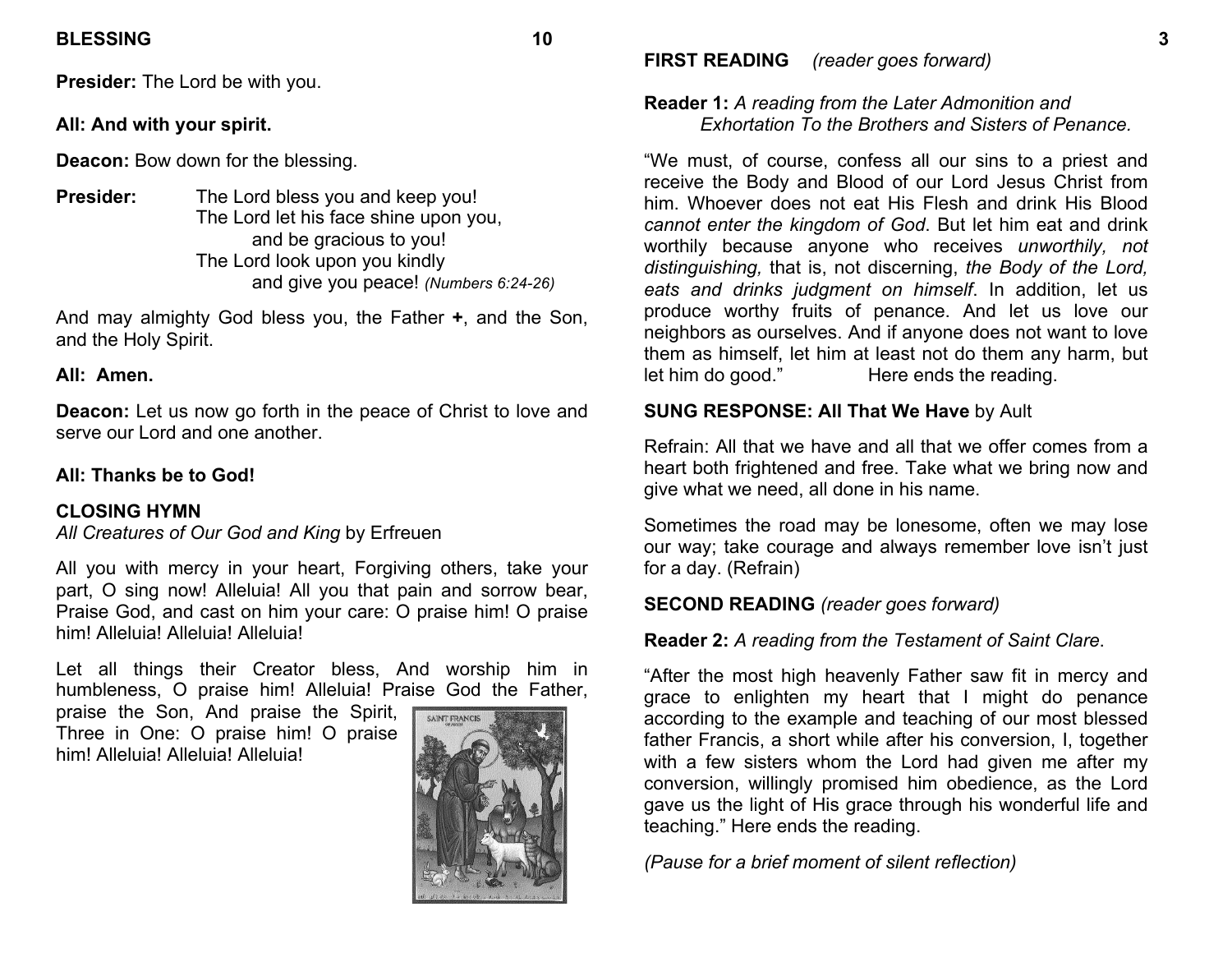**GOSPEL** *(Please stand for the Gospel)* 

**Deacon:** The Lord be with you.

# **All: And with your spirit.**

**Deacon: +***A reading from the Holy Gospel according to Mark.*  (Mark 1: 14 – 15)

# **All: Glory to you, O Lord.**

After John had been arrested, Jesus came to Galilee proclaiming the Gospel of God: "This is the time of fulfillment. The kingdom of God is at hand. Repent, and believe in the Gospel."

The Gospel of the Lord.

**All: Praise to you, Lord Jesus Christ.**

*(Please be seated)*

# **Homily**

### **O.F.S. RULE-BASED EXAMINATION OF CONSCIENCE**  *(readers stay in their places)*

**Reader 3:** "United by their vocation as 'brothers and sisters of penance,' and motivated by the dynamic power of the gospel, let them conform their thoughts and deeds to those of Christ by means of that radical interior change which the gospel itself calls 'conversion.' Human frailty makes it necessary that this conversion be carried out daily.



On this road to renewal the sacrament of reconciliation is the privileged sign of the Father's mercy and the source of grace." *(article #7)*

**Reader 19:** That those who are helpless and abandoned may be given the blessings of peace and security, we pray to the Lord.

### **All: Lord, have mercy.**

**Reader 19:** That those who are afflicted and tempted may be strengthened by God's grace, we pray to the Lord.

### **All: Lord, have mercy.**

**Reader 19:** That we may all learn to set our own interests aside, and reach out in love to our brothers and sisters, we pray to the Lord.

### **All: Lord, have mercy.**

**Presider:** Now, in obedience to Christ himself, let us join in prayer to the Father, asking him to forgive us as we forgive others.

### **All: Our Father, Who art in heaven . . .**

# **CONCLUDING PRAYER**

**Presider:** Set our hearts aflame, O Lord, with the Spirit of your charity, we pray, that we may always think thoughts worthy and pleasing to your majesty and love you sincerely



in our brothers and sisters. Through our Lord Jesus Christ, your Son, who lives and reigns with you in the unity of the Holy Spirit, one God, for ever and ever.

**All: Amen.**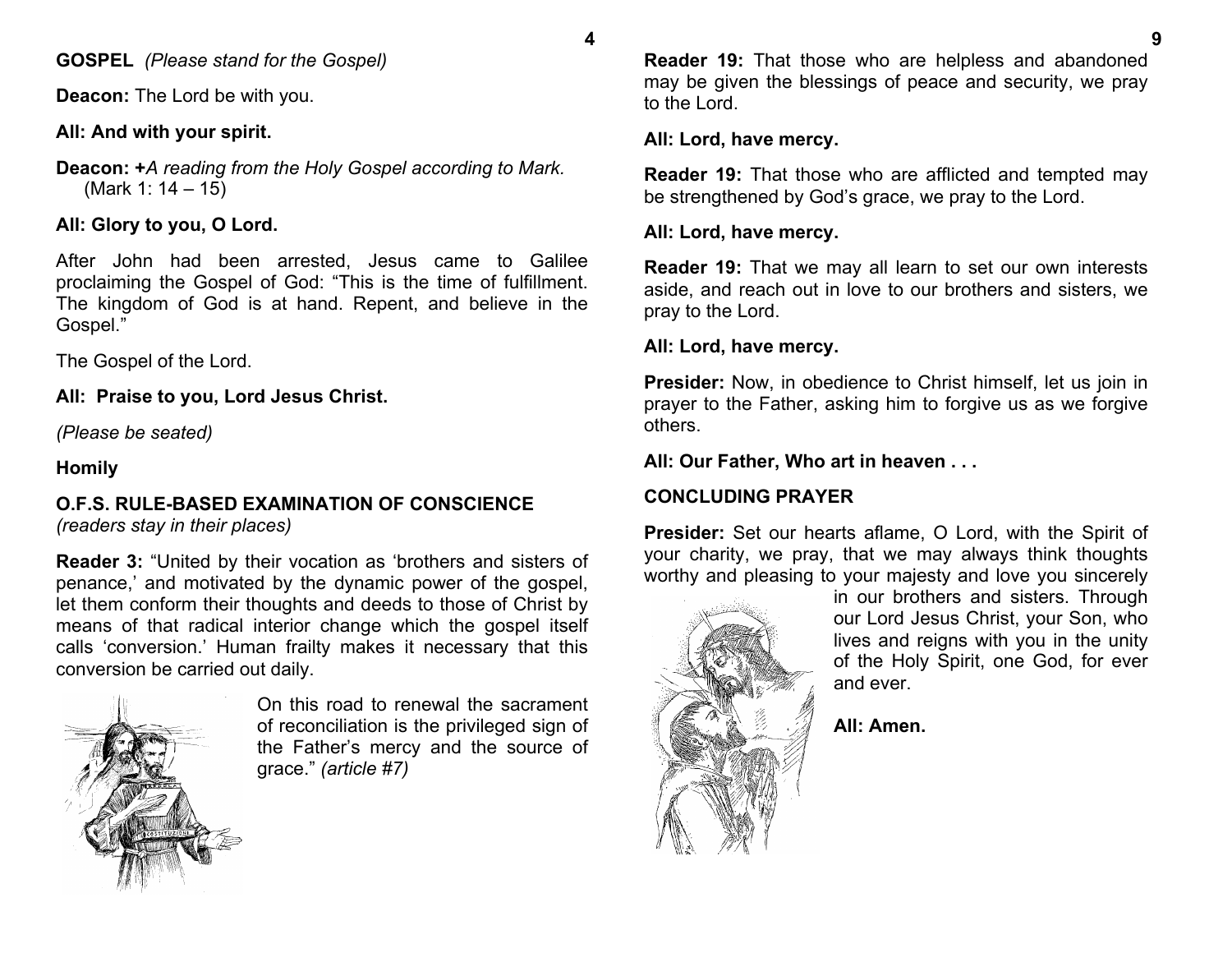### **EXPRESSION OF SIN AND CONTRITION**

**Presider:** Brothers and sisters, let us call to mind the goodness of God our Father, and acknowledge our sins, that we may receive his merciful forgiveness.

**All: I confess to almighty God, and to you, my brothers and sisters, that I have greatly sinned, in my thoughts and in my words, in what I have done and in what I have failed to do, through my fault, through my fault, through my most grievous fault; therefore I ask blessed Mary ever-Virgin, all the Angels and Saints, and you, my brothers and sisters, to pray for me to the Lord our God.**

### **LITANY OF FORGIVENESS** *(reader goes forward)*

**Presider:** The Lord is merciful. He makes us clean of heart and leads us out into his freedom when we acknowledge our guilt. Let us ask him to forgive us and bind up the wounds inflicted by our sins.

**Reader 19:** That all who have sinned or grown lukewarm may turn to God again during this time of reconciliation, we pray to the Lord.

#### **All: Lord, have mercy.**

**Reader 19:** That we ourselves may learn to repent and turn from sin with all our hearts, we pray to the Lord.

#### **All: Lord, have mercy.**

**Reader 19:** That we may be faithful to the Lord's sacraments and loyal in his service, we pray to the Lord.

#### **All: Lord, have mercy.**



**Reader 4:** "Secular Franciscans should devote themselves especially to careful reading of the gospel, going from gospel to life and life to the gospel." *(article #4)*

#### *(Pause)*

**8**

**Reader 5:** "Secular Franciscans, therefore, should seek to encounter the living and active person of Christ in their brothers and sisters, in Sacred Scripture, in the Church, and in liturgical activity." *(article #5)*

#### *(Pause)*

**Reader 6:** "They should go forth as witnesses and instruments of her mission among all people, proclaiming Christ by their life and words.

Let them devote themselves energetically to living in full communion with the pope, bishops, and priests, fostering an open and trusting dialogue of apostolic effectiveness and creativity." *(article #6)*

*(Pause)*

**Reader 7:** "Let prayer and contemplation be the soul of all they are and do.

Let them participate in the sacramental life of the Church, above all the Eucharist. Let them join in liturgical prayer in one of the forms proposed by the Church, reliving the mysteries of the life of Christ." *(article #8)*

*(Pause)*



**Reader 8:** "The Secular Franciscans should express their ardent love for [the Virgin Mary] by imitating her complete self-giving and by praying earnestly and confidently." *(article #9)*

*(Pause)*